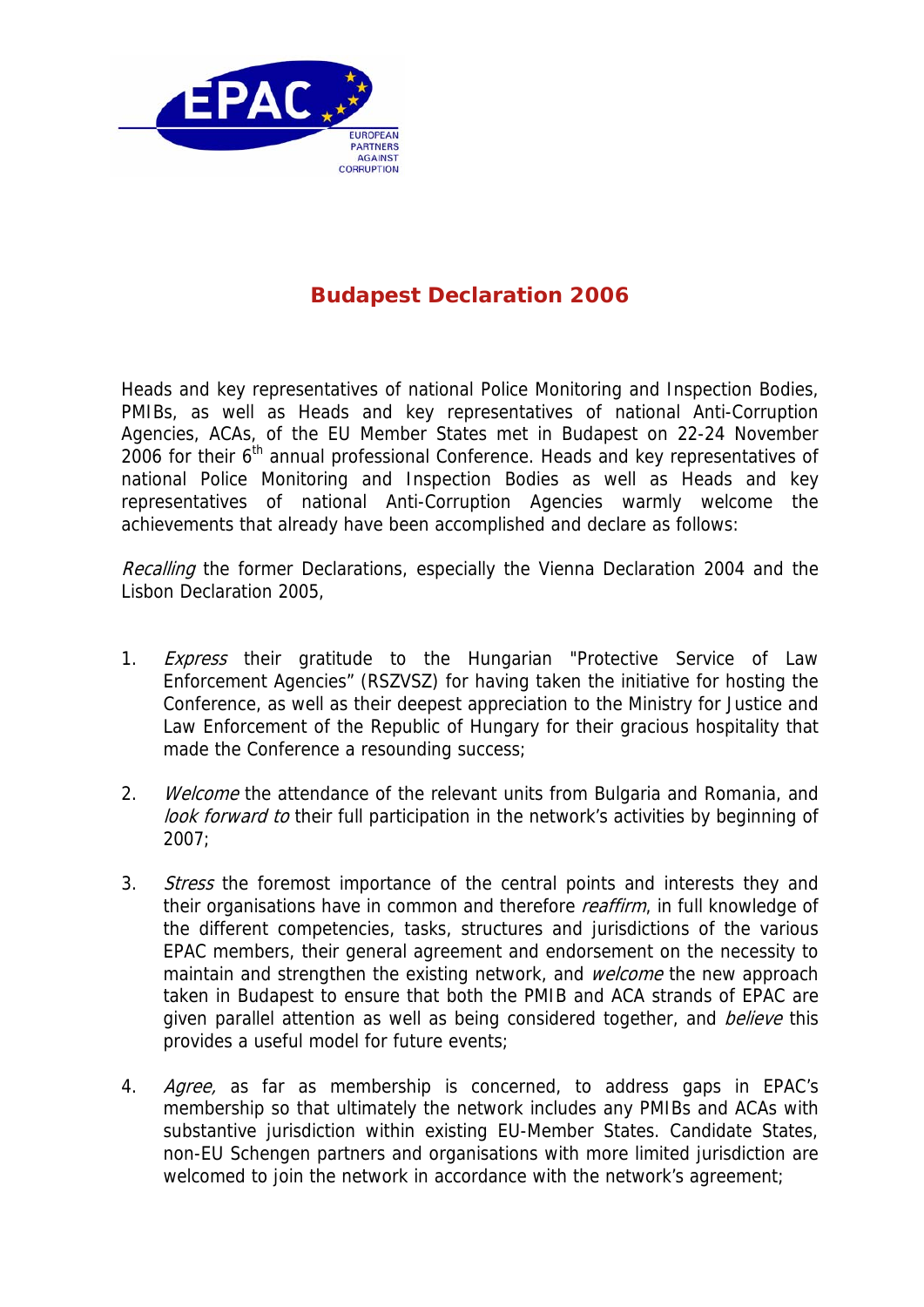

- 5. *Encourage further* Police Monitoring and Inspection Bodies as well as Anti-Corruption Agencies to participate actively in the network's activities;
- 6. Recognise the continuing threat of organised crime and terrorism in Europe and elsewhere, the crucial role of the police and security services in preventing organised crime and terrorist acts and arresting and prosecuting those responsible, and the importance of retaining public confidence in these vital services. In doing so, *acknowledge* the risk that especially anti-terrorism powers and related security activities could alienate the community and therefore *affirm* the independence of PMIBs should not be curtailed or undermined. The Conference *asserts* the importance of all such bodies having the requisite independence, powers and resources to meet these challenges;
- 7. Recognise the fact that police cross-border activity is both permitted and encouraged in bilateral and multilateral treaties and *recommends* that PMIBs should be empowered to investigate such activity without any restriction ratione personae;
- 8. Believe that work should be undertaken to identify and agree minimum standards for police monitoring and inspection modelled, where relevant, on the UN's Paris Principles for national human rights bodies. These standards should reflect and comply with relevant human rights norms, especially the European Convention on Human Rights;
- 9. Welcome the entry into force on 14 December 2005 of the United Nations Convention against Corruption [UNCAC] and the convening of the first session of the Conference of the States Parties to the Convention, to be held in Jordan from 10 to 14 December 2006, *welcome with satisfaction* the high rate of ratifications of and accessions to the UNCAC, and also welcome the ongoing progress;
- 10. *Encourage* Anti-Corruption Agencies to make every possible effort to participate in the delegations of their respective countries to the first session of the Conference of the States Parties to the UNCAC. Encourage further Anti-Corruption Agencies to participate actively in the Conference of the States Parties, and in particular ensure that there will be substantive discussion and concrete outcomes from the side events designed for Anti-Corruption Agencies at the Conference;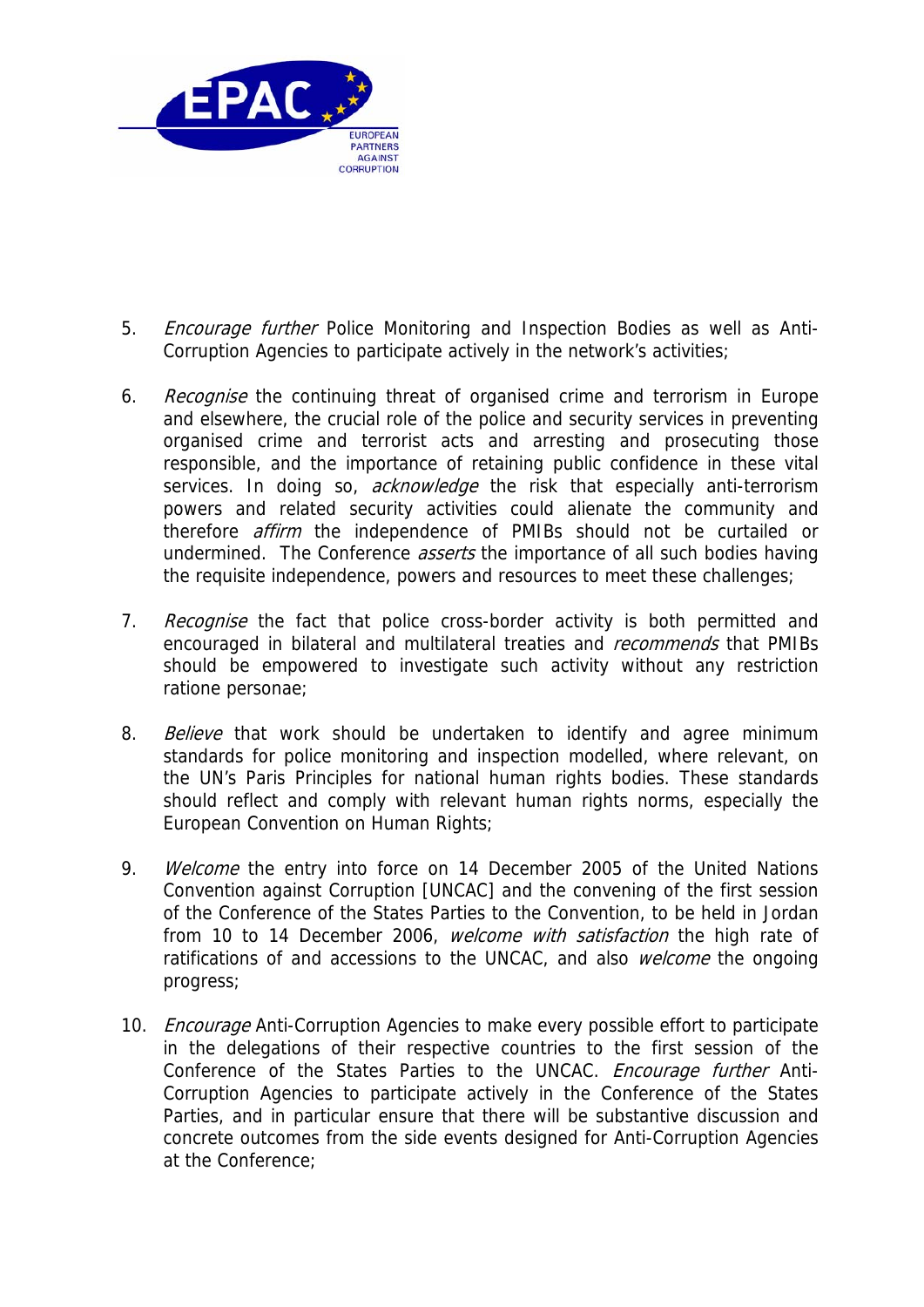

- 11. Welcome Interpol's initiative to set up the first ever worldwide Anti-Corruption Academy as the future international centre of excellence and competence on corruption. Given the complexity of the phenomenon of corruption, the Academy will follow a comprehensive interdisciplinary approach, based upon research and education, and will deal with sociological, political sciences, criminological, economic, legal, law enforcement and other aspects;
- 12. Note with great concern that in individual European countries, including EU countries, successful instruments and mechanisms of fighting corruption are questioned and anti-corruption efforts are substantially reduced;
- 13. Confirm by an overwhelming majority their commitment to supporting the initiative on the setting up of a more formal European Anti-Corruption Network (EACN). This EACN has been launched by Austria, Finland, Greece, Hungary, Lithuania, Luxembourg and Slovakia with the support of various other nations such as Belgium and France, during the Austrian EU-Presidency and is being followed up by the current Finnish EU-Presidency. This initiative is based on the recommendation of the Declaration of the  $4<sup>th</sup>$  EPAC-Conference in Vienna in 2004. The Conference *believes* that any such future, more formalised network must reflect the different competencies, tasks, structures and jurisdictions of the various EPAC members and the Network's *sui generis* nature and, consequently, cannot be subordinated or attached to existing European networks or specifically-focused entities;
- 14. Acknowledge and welcome the efforts and contributions of the Austrian and Belgium Members, BIA and Committee P, in providing the joint secretariat and acting as Co-Chairs to the Network;
- 15. Acknowledge and welcome the recent major worldwide initiatives with a potential interface with EPAC.
- 16. The Conference *endorses* the initiative on setting up an International Network for the Independent Oversight of Policing (INIOP);
- 17. Take note of the Chinese initiative of setting up an International Association of Anti-Corruption Authorities (IAACA), which has had its first general meeting in Beijing in October 2006;